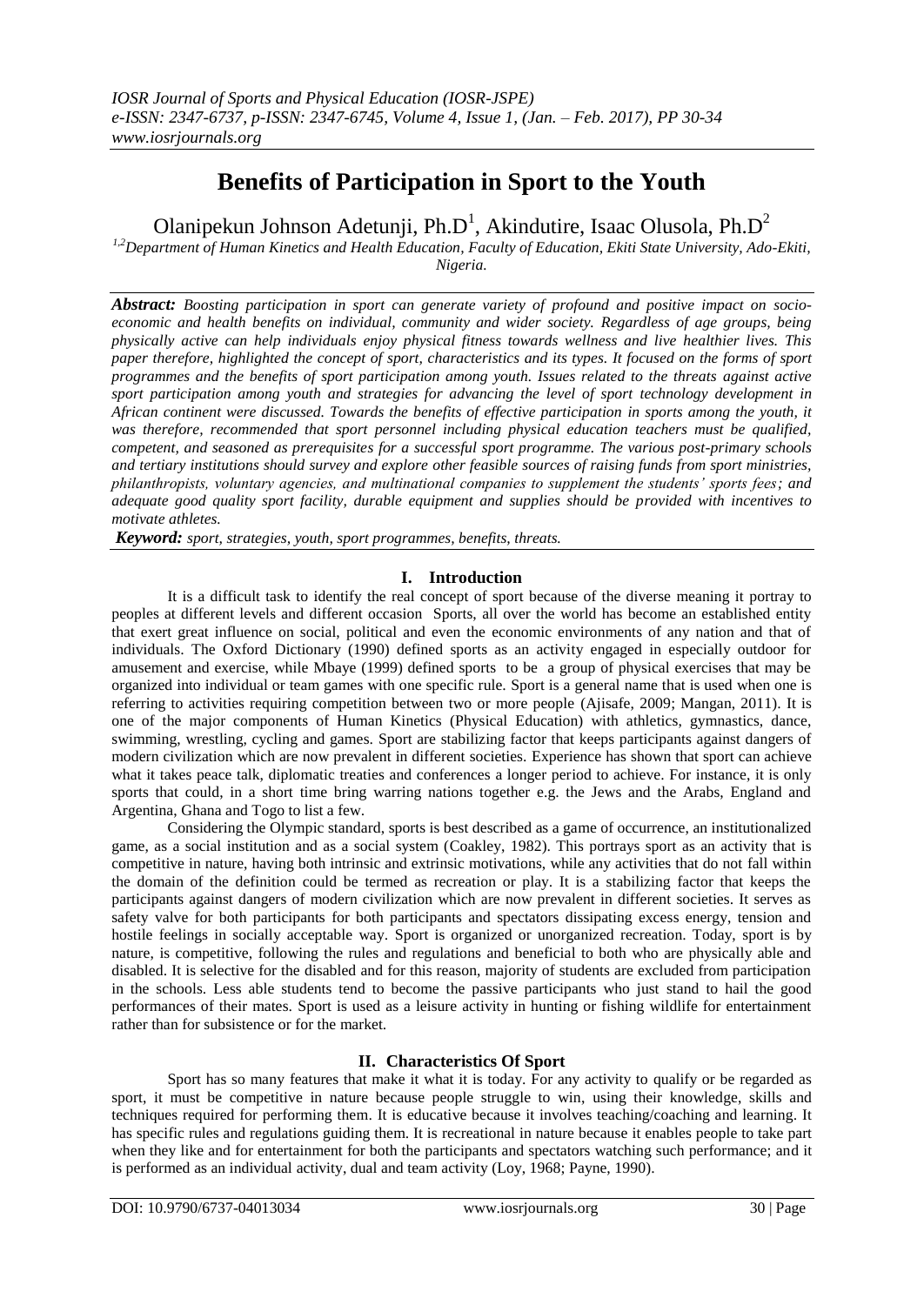#### **III. Types Of Sport**

There are various types of sport that are called sport. The major types of sport are outdoor sport, indoor sport, physical development sport and mental development sport (Ojeme and Uti, 1996). These sports may include any of the following:

- 1. Aquatic sport that take place in water such as swimming, diving, water polo, synchronize, swimming, rowing canoeing etc.
- 2. Combating sport that requires the use of force on one's opponents such as boxing, wrestling, judo, karate, and taekwondo.
- 3. Athletics sport that consist of all tracks and field like short and fast distance races, middle distance races, long distance races, hurdles, the throws, the jumps and the vaults.
- 4. Games as organized competitive activities involving movement skills and played according to the rules and regulations e.g. All African games, Nigerian University Games (NUGA), Nigerian Colleges of Education Games (NICEGA), Nigerian Polytechnics Games (NIPOGA) Games Olympic Games and West African University Games (WAUG). All major games may include the ball games, racket/striking games while the minor games are table soccer, billiards darting and fencing etc.
- 5. Gymnastics as a sport involving performance of exercises requiring physical strength, flexibility, agility, coordination, balance and grace (Babalola, 2010). The various forms of gymnastics include artistic gymnastics, (balancing on the beam), vaults, parallel bars, floor exercises, use of rings, trampoline and tumbling, aerobic and aerobatic gymnastics, team gymnastics and rope climbing.
- 6. Recreational sport are movements activities performed during free or leisure hours or time such as horse racing, game shooting, polo game, table tennis, kite flying, ball games running jogging, Ayo game and other traditional or local games and sports. Traditional sports are sporting activities of different cultures of any country involving traditional wrestling, Ayo game/Aarin (pebble).

#### **IV. Forms Of Sport Programmes**

Sport programmes may be in form of intramural sports (intramurals) and extramural sports programmes. *Intramurals* Intramural sports are recreational sports organized within a particular institution, usually an educational institution or a set of geographical area (Ladani, 2007). This is used to indicate sport matches and contests that take place among teams from within the walls of an ancient city (as opposes to varsity team which competed with the team from other cities or towns. As extension of regular class periods of physical education, intramural sports are those activities that are conducted within the four walls of an educational institution or establishment. Only bonafide students of that institution can take part in the activities).

The purpose of intramural sport include the provision of fun, enjoyment and followership for the students through mass participation in sports; for serving as an extension of the regular physical education period for the participants; for improving the physical fitness status and health of the participants; for encouraging mass participation of all participants regardless of age, sex, races, religion and cultural backgrounds; for common interest of the participants; for practicing good citizenship to make better citizens in the society; for developing fuller cooperation between the home and the school; for developing the good spirit of sportsmanship and provide a basis for more effective counseling and promote better emotional climate (Benman, 2014).Considering these numerous benefits, the organization of sport programmes must be the sole responsibility of the sport educators and assisted by other members of health personnel (Reichert, 2010). The participants should share the responsibility in the planning, development and management of the programme. They should also participate actively in establishing policies, rules and regulations, procedures by serving in various subcommittees. At the University level, it is the responsibility of the University Sports Council in conjunction with the Students' Representative Council and the Students' Director of Sports, to organize and conduct Inter-Departmental, Inter-Hall sports and individual sports tournaments. Good schedule of sports programme, adequate sports facilities and equipment, proper management of fund made available, motivation (reward), school health services and other significant are essential ingredients for effective intramural sports programme (Holley, 1980).

#### *Extramural sport programme*

All sporting competitions done outside the school establishment are referred to as extramural sport programme (Morakinyo, 2003). Extramural sport competitions may be organized on inter-school, intercollegiate and tertiary sports programmes outside the institution e.g. NUGA, Ekiti State Higher Institution Games (ESHIGA) in Ekiti State tertiary institutions and WAUG. Participants in extramural sports are highly skillful and well trained in their various sport and games. They serve as image makers well disciplined and play according to the rules of the game. They always enjoy university recognition and other external rewards based on their performances. The authority concern should ensure that participants are not found wanting in their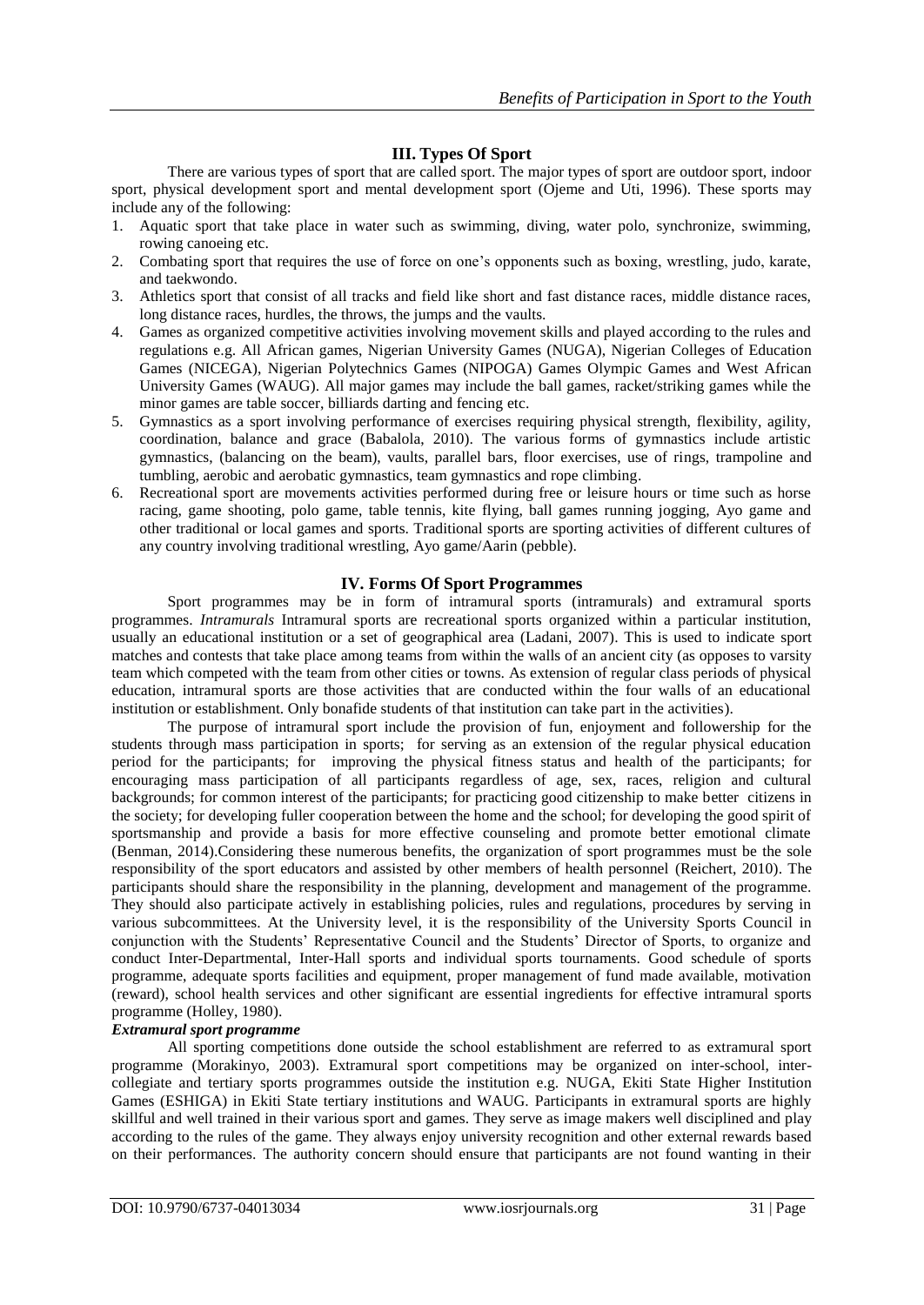academic pursuit. Participation in extramural sports programmes is a pathway to unity among youths and source of talents hunting for national and international sport team.

Participating in extramural help the participants to improve their skills further and help those who have excelled during the intramural sports programme to improve on their skills. It fosters cordial relationship between the schools that participate in the programme as well as the individual participants. It also helps to evaluate the progress made by the participants of each school human kinetics programme. It enhances physical fitness level of the participants, make more friends with students of other schools and expose participants to higher level of competition in that particular sport. It is a medium of preparing athletes for interschool competitions (Dauer, 2012).

#### **V. Benefits of Sport Participation Among Youth**

Sport and games are an integral parts of a student life. A student should study hard to be successful in competitive examinations but he should enjoy the benefit of sport participation. Along with academic activities, a student should spend time on games and sport. There are many people who give importance only to classroom learning without provision for extramural experience through recreational activity (J'Heureux, 1964, Ajisafe, 2009). In the western countries, education of the youths is no longer confined to the lecture theatres alone. Monotony of lectures has been very much minimized by outdoor and participation in sports and various athletes feat which generate healthy competitive spirit and interest in life among youths. The issue of inactivity has become an epidemic in Nigeria society, because of the sedentary lifestyle of a large proportion of Nigerian citizens regardless of their disciplines. Inactivity of individual increases the causes of mortality, doubles the risk of cardiovascular diseases, diabetes and obesity and increases cancer, high blood pressure, anxiety and depression (Ojeme and Uti, 1996). The combination of inactivity and overweight is responsible for a great number of sudden deaths in Nigeria in recent times. Thus, there is need for regular participation in physical activities for the purpose of attaining total wellness. However, the benefits of participating in sport according to Opatola (1999); Ajisafe (2009), Ikulayo (1997), Akindutire, Adegboyega, Ajayi-Vincent and Olanipekun (2013) are not far-fetched which include the following:

Sport develops individual physical fitness and health/ organic wellbeing, aid mental growth, facilitates internal unity and boosts external prestige. It also develops qualities of good sportsmanship, winning and losing gracefully, cooperative attitudes, traits of good citizenship and spirit of patriotism, leadership and acceptance of leadership roles. Participation in physical exercises through sport include enjoyment, psychological wellbeing to be effective and reduce depression, anxiety, release of tension and for relaxation; for facing the challenges of life and developing a sense of personal accomplishment (Ajisafe, 2009). It helps youth to learn how to handle adult roles in general and competitive relationship in particular. Sport is a socializing agent that cuts across religious boundary, tribal affiliation and social class. Participants in sport establish permanent friendship and engage in healthy competitions. Sport develops better self-discipline and promotes self-esteem and selfactualization, which is the highest level of human development (Akindutire et. al, 2005).

Through active participation in sporting activities, some degenerative circulatory disorder can be alleviated or postponed. Ajisafe (2009) indicated that many people who suffer from degenerative circulatory disorders tend to be overweight, have high fat and cholesterol diets, live under emotional stress and fail to participate in regular exercises. Playing sport helps the participants stay in shape, improve endurance, boost selfesteem, provide guidance and aid weight control, organize their time, boost friendships, teamwork and build relationships with their peers and adults (Babalola, 2010). Sport brings teenagers together from different schools, background and communities and give parents time to appreciate one another. Providing wisdom and encouragement, coaches can be very good role models and the relationship developed with the coach is very important to the success of the team and push them academically and physically.

Participating in sport improves health and gears the body to achieve peak performance levels and have a positive impact on school (Bucher and Thaxton, 1981). Sport forces the participants to organize their time so that they can both go to practice and finish home work. The key to friendship is to balance succeed in both; build leadership skill through captainship with opportunity to surround the participants with competitive people and role models.Physical exercise is good for mind, body and spirit (Adedeji (1985; Ajisafe, 2009). Thus, team sport is good for learning accountability, dedication and leadership among many other traits. Many athletes do better academically. Sports require memorization, repetition, and learning of skills that are directly relevant to class work. Sport teaches teamwork and helps achieve goal towards victory when encountering problems at work, home or in any areas. Sport offers healthy decisions such as avoiding smoking or drinking and offer hidden health benefits such as lower chance of getting osteoporosis or breast cancer later in life (Payne, 1990). Thus, allowing youth to participate in sports is a fantastic way to explore and develop lifelong skills. It is well known that youth who participate in sports are less likely to drop out of school, and become involved in drugs and alcohol activity, while they are also excel in academic performance aid sociability (Buneman, 2014). Boosting participation in sport can generate a variety of socio-economic benefits. Sport can make a profound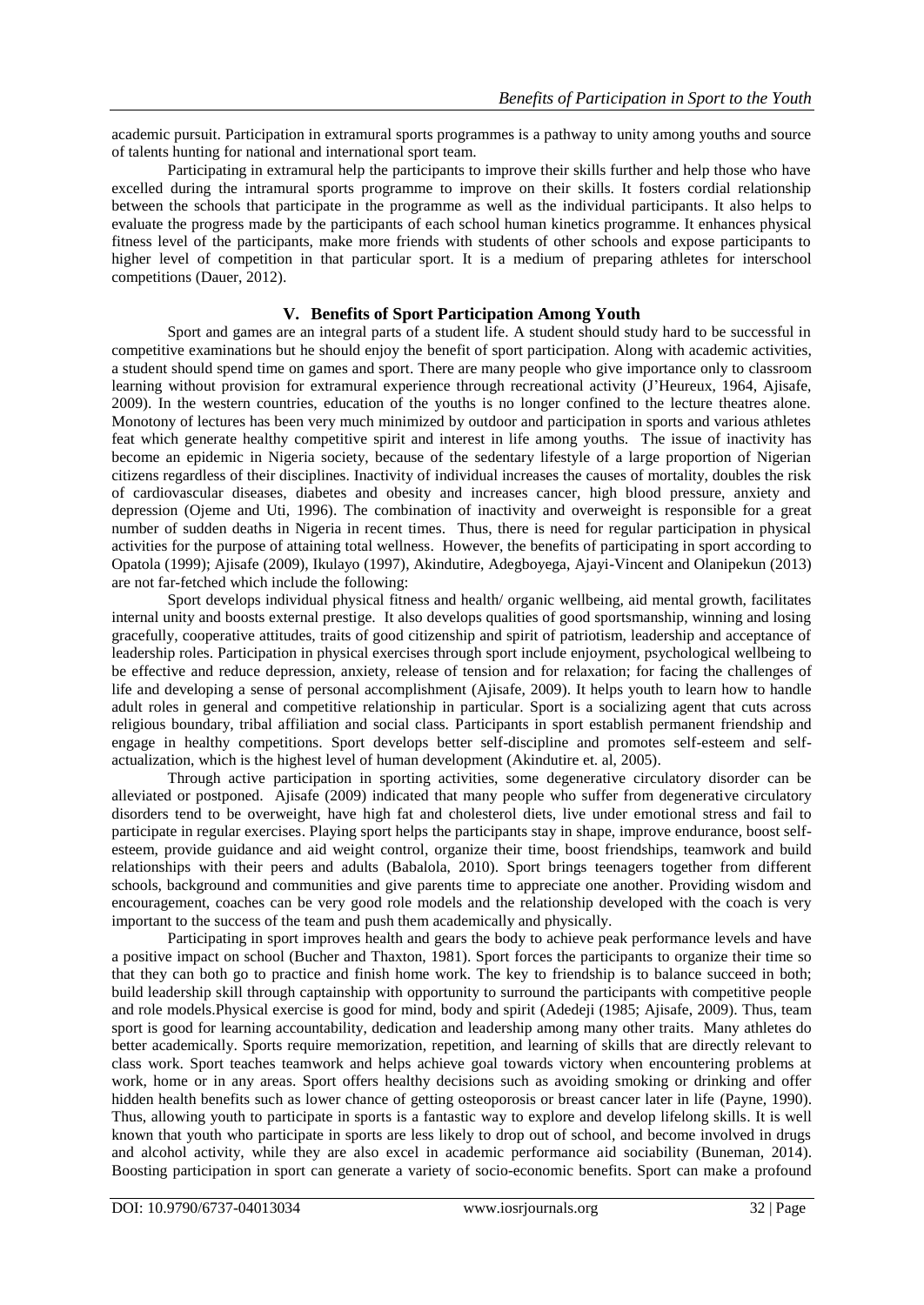and positive impact on individual community and wider society. Empowerment through sport connotes that individual in the very active age bracket (male and female) are energized through motivation to be able to assert himself or herself in sport competition and leadership roles (Akindutire, 2005). In USA and England, all local authorities can demonstrate how sport benefits their economy in form of business output and job plus wider benefits like health and physical fitness. For instance, the contribution to employment in even greater sports and sport related activity is estimated to support over 400,000 full-time equipment job, 2.3% of all job in England (Ladani, 2007). This may reduce youth at risk of criminal behaviours and enhance self-esteem. Playing sport help youth to stay in shape, teaches to organize time, boosts friendships and build relationship with peers and adults.

## **VI. Threats To Participation In Sport Among Youth**

It is necessary to elucidate certain trends and developments in sport on the outline of its major problems (Ajisafe, 2009 Ojeme, 1989; Shehu, 1993). The contemporary issues and problems faced by the organization and administration of sport programmes in Nigeria in particular and African region in general are legion but briefly include utilization of instructional materials; inadequate resource allocation; escalating students population; coaching time versus teaching time; Lag between discoveries by sp scientists and professional acceptance and usage of knowledge; shortage specialists/manpower; poor curriculum designs and implementation; personality clashes among physical education and sport leaders; cultural and social pressure against majority of women in sport (Adedeji,1985; Akindutire, 2005; Ladani, 2007; Ajisafe,2009). Other significant factors are superstition and misconceptions about human body and health; low turnout of research and professional literature; harmful substance abuse among students and athletes, ethical problems in competitions and relative immaturity and weakness of the profession as a legitimate pressure group.

#### **Strategies for Advancing the level of Sport Technology**

- The acquisition of sport technology can be approached in the following ways:
- It is necessary to identify African technological needs in sport. There is the need for African continental survey to establish the actual status of sport technology development.
- Through bilateral agreement with the advanced technological nations, technical personnel could be brought to the various countries in Africa, to impart the technological knowledge and train the athletes in African continent to enhance their sport performances.
- Another significant variable in the whole process is for African government to ensure the prevalence of an enabling environment at home in terms of provision of work and motivation (incentives). Technically trained hands need to be highly motivated in terms of incentives and resources.
- One strategy for advancing the level of sport technology is that it should become the object of curriculum innovation. Therefore, sport technology should be introduced to all tertiary institutions of learning in African countries.
- Industries in African nations must be encouraged to produce sport goods and materials and heavy instrument in the areas of manufacturing and mass production of sports equipment for motivation in the area of participation and performance.
- Technological skills and knowledge must be continuously renewed through continuing education programme.

#### **VII. Conclusion**

It is clear that human kinetics and sport are interdisciplinary issues with long history and scientific tradition. The discipline and the profession have developed through great devotion of sensitive, dedication and intelligent men and women scattered all over the world. Human kinetics and sports have advanced today because of the contributions of many athletes, scholars' administrators, coaches, governments, politicians, military men, teachers, researchers, industrialists. It is noted that the importance of sport organization and administration need to be emphasized to reflect the benefits derived from sports participation among youth. Sports function in several ways especially in character building, discipline curbing crime rate, developing economy, ideology, patriotism, education, mental, social, emotional and physical fitness and health. Thus, there is the need to stress women participation in sports like their male counterparts and examine the problems militating against women participation and involvement in sports.

#### **VIII. Recommendations**

Towards the benefits of effective participation of sports among the youth, the following recommendations were made:

1. Sport personnel including physical education teachers must be qualified, competent, and seasoned as prerequisite for a successful sport programme.